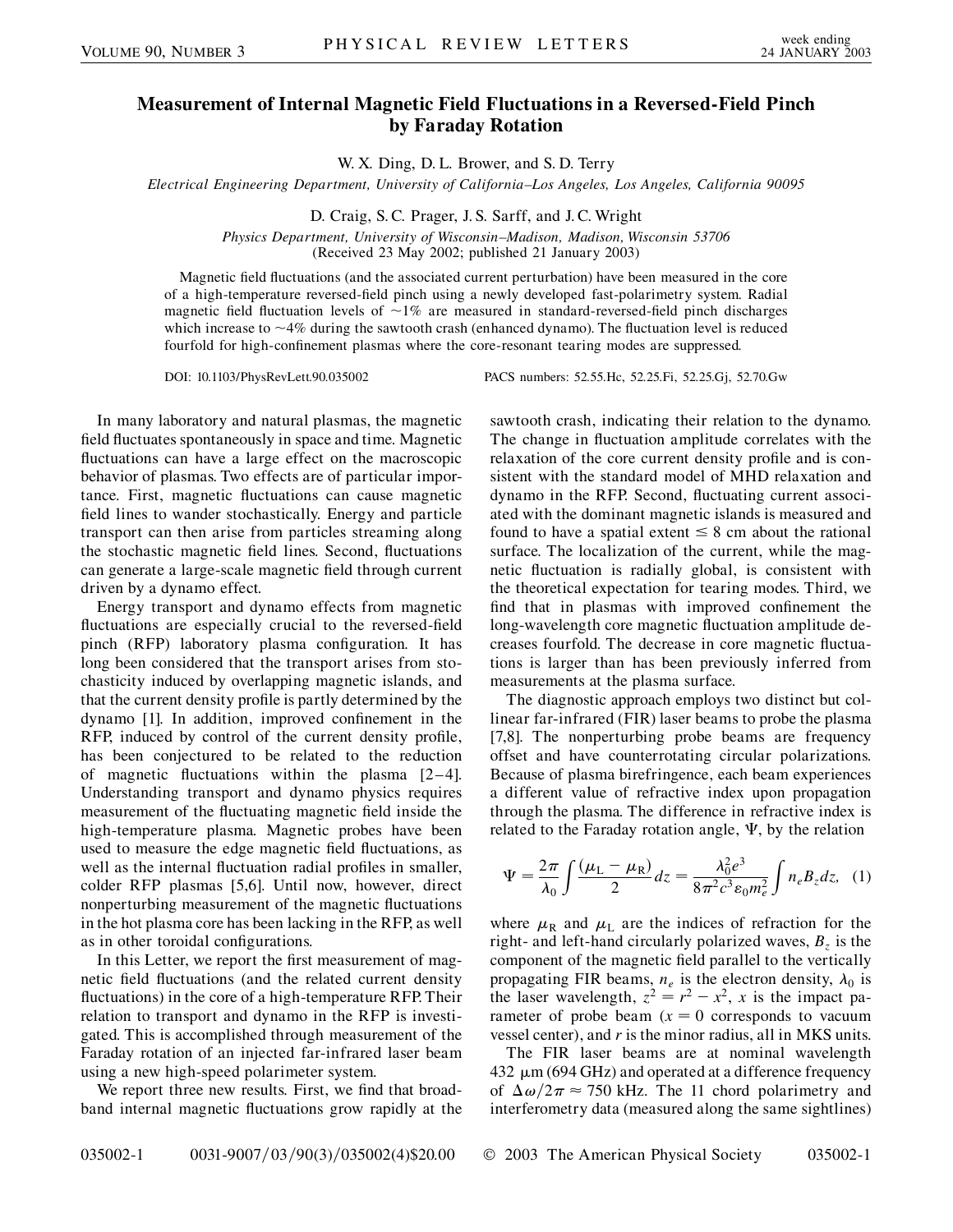are routinely sampled at 1 MHz with the difference frequency being aliased down to 250 kHz. This results in a  $4 \mu s$  time response (nonaliased time response  $\sim$ 1  $\mu$ s), which is sufficient to follow the dynamics of interest. A digital phase comparator technique is employed to extract the phase information for both the polarimeter and interferometer [9]. Typical polarimeter system rms noise levels are 1 mrad ( $\approx 0.1^{\circ}$ ) at 100 kHz bandwidth. Data can be ensemble averaged over the time window of the sawtooth cycle for further noise reduction.

Experimental work is carried out on the Madison Symmetric Torus (MST) RFP which is Ohmically heated with major radius  $R_0 = 1.50$  m and limiter radius  $a =$ 0*:*51 m. Data presented are for plasmas with toroidal current  $I_p = 400$  kA and nominal electron density  $n_e =$  $1 \times 10^{19}$  m<sup>-3</sup> using a deuterium working gas.

Typical MST fast-polarimetry data for a sawtoothing discharge are shown in Fig. 1. As expected, the Faraday rotation angle changes sign about the magnetic axis due to a change in the direction of the equilibrium poloidal magnetic field with respect to the polarimeter chords [see Fig. 1(b)]. Zero Faraday rotation angle indicates that the probing beam passes through the magnetic axis.



FIG. 1. (a) Plasma current and average toroidal magnetic field. (b) Faraday rotation angle for standard Ohmic MST plasma from six polarimeter chords. (c) Expanded time scale. Sawtooth crashes are denoted by the prompt generation of toroidal magnetic field and spikes in poloidal voltage, *Vp*. Faraday rotation data are low-pass filtered with 20 kHz cutoff.

Each chord shows distinct sawtooth cycles, corresponding to the slow changes in the equilibrium (axisymmetric) magnetic field. Sawtooth crashes, characterized by changes in toroidal flux, are denoted by prompt increases in the average toroidal field,  $\langle B_{\phi} \rangle$  [see Fig. 1(a)].

To examine the fluctuations in the Faraday rotation signals, we expand the time axis and isolate an individual sawtooth crash  $(t = 25 \text{ ms})$  as shown in Fig. 1(c). The sawtooth crash or relaxation time scale is  $\approx 100-200 \mu s$ . A clear coherent oscillation is observed on all chords prior to the sawtooth crash. The frequency  $($   $\sim$  12 kHz) of these fluctuations matches the dominant  $m = 1$  tearing mode in MST (as measured by external magnetic coils). Finite coherence is observed for frequencies up to 100 kHz between polarimeter chords and an external magnetic sensor, indicating that the measured fluctuations are associated with magnetic activity.

Since the measured Faraday rotation angle depends on both the density and magnetic field, it is necessary to separate the two in order to isolate the fluctuating magnetic field [10]. By rewriting Eq. (1) in terms of the equilibrium and fluctuating quantities for each variable (e.g.,  $\Psi = \Psi_0 + \tilde{\Psi}$ ,  $B_z = B_{0z} + \tilde{B}_z$ ,  $n_e = n_0 + \tilde{n}$ ), the fluctuating part of the Faraday rotation signal becomes

$$
\tilde{\Psi} = c_F \bigg( \int B_{0z} \tilde{n} dz + \int \tilde{B}_z n_0 dz \bigg), \tag{2}
$$

where the second order term,  $c_F \int \tilde{B}_z \tilde{n} dz$ , is negligible because both  $\tilde{n}$  and  $\tilde{B}_z$  are small. From this equation, we see that the fluctuating part of the polarimetry signal is the sum of the fluctuating electron density weighted by equilibrium magnetic field, and the fluctuating magnetic field weighted by equilibrium density.

For all polarimeter chords shown in Fig. 1(c), the  $\int B_{0z} \tilde{n} dz$  term of Eq. (2) is negligible and  $\tilde{\Psi} \approx$  $c_F \int \tilde{B}_z n_0 dz$ . By using measured values for equilibrium poloidal magnetic field and electron density fluctuations, it can be shown that  $\int B_{0z} \tilde{n} dz < 0.04^{\circ}$ , which is less than the polarimeter rms noise level (0.1°). Finite contributions from the toroidal magnetic field to the Faraday signal resulting from misalignment have also been considered and found to be negligible.

Confirmation that the measured fluctuations are magnetic is realized by examining the change in amplitude and phase of the polarimetry signals. Phase measurements indicate that fluctuations (both density and magnetic field) with frequencies *>* 5 kHz have poloidal mode number  $m = 1$  in MST. For an  $m = 1$  density perturbation, we observe a minimum,  $\int \tilde{n} dz \rightarrow 0$ , for a chord going through the magnetic axis and a  $\pi$ -phase change for chords on opposite sides [11]. However, the measured  $\Psi$  shows a maximum at the magnetic axis with 0-phase change. In addition, the  $\pi$ -phase change observed on  $\Psi$ away from the magnetic axis occurs at the mode resonant surface. Both of these observations are consistent with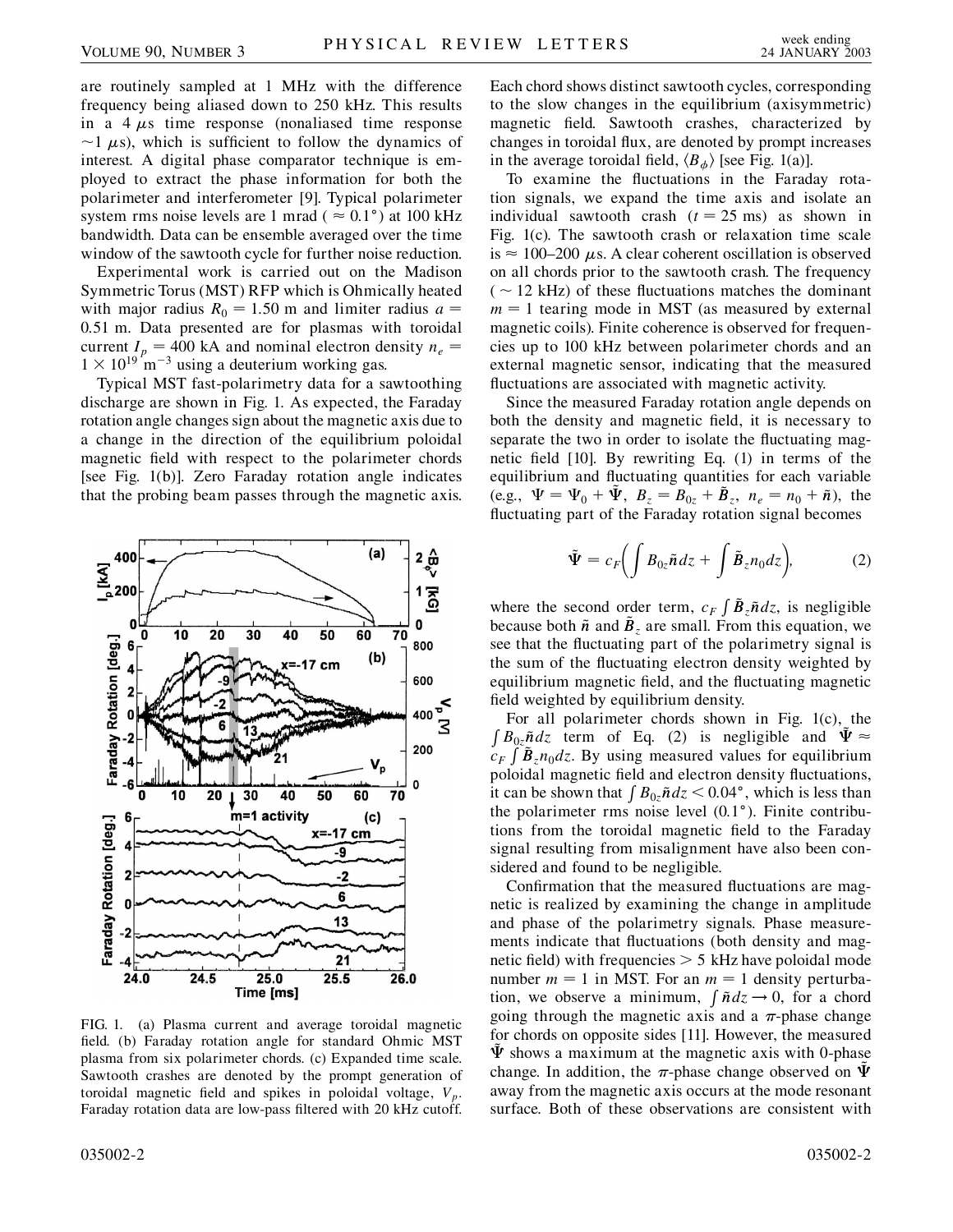expectations for  $m = 1$  magnetic perturbation. For the central chord (i.e.,  $x = 6$  cm), the fluctuating Faraday rotation signal provides a chord-integrated measurement of radial magnetic field fluctuations.

The line-integrated magnetic fluctuation amplitude can be estimated from the relation  $\vec{B} \cong \overline{n}_0 (\Delta z)^{-1} \int n_0 \vec{B}_z dz$  $(c_F \overline{n}_0 \Delta z)^{-1} \tilde{\Psi}$ . Using the measured line-averaged density  $(\overline{n}_0)$ , chord length  $(\Delta z)$ , and Faraday rotation, we find the time-averaged rms amplitude of the magnetic field fluctuations,  $\tilde{B}_r \sim 33$  G or  $\tilde{B}_r/B_0 \sim 0.6\%$ . The polarimeter rms noise level is  $\sim 10$ G. Since the density profile is centrally peaked [4], the line-averaged  $\tilde{B}_r$  measurement is weighted to the plasma core. In addition, output from the nonlinear resistive MHD simulation [12] predicts that the eigenfunctions for the dominant tearing modes in MST (i.e.,  $m=1$ ,  $n=5-10$ ,  $f \sim 10-20$  kHz) peak in the plasma core. Both of these factors suggest that the measured  $\tilde{B}_r$  is primarily a measure of magnetic fluctuations in the plasma core.

Global magnetic field fluctuations are generated by current fluctuations in the vicinity of the resonant surface. The data shown in Fig. 1(c) are at a time when a single  $m = 1$ ,  $n = 6$  mode dominated all other core-resonant modes. Equilibrium magnetic field measurements and equilibrium reconstruction (not shown here) indicate the  $q = m/n = 1/6$  rational surface is located between chords  $(x = 13$  and 21 cm) and  $(x = -9$  and  $-17$  cm). The  $\pi$  phase change observed on the polarimeter chords across the  $q = 1/6$  surface [see Fig. 1(c)] is consistent with expectations for a current channel associated with the magnetic island. The fluctuating toroidal current ( $\tilde{I}_{\varphi}$ ) for this mode can be estimated using Ampere's law:

$$
\oint_L \tilde{\vec{B}} \cdot d\vec{l} \approx \left[ \int \tilde{B}_z dz \right]_{x1} - \left[ \int \tilde{B}_z dz \right]_{x2} \approx \mu_0 \tilde{I}_{\phi}, \quad (3)
$$

where *L* represents the closed loop formed between any two chords as shown in Fig. 2(a). Contributions from the portion of the loop along the plasma edge but between the chords are negligible due to both the short distance and



FIG. 2. (a) MST cross section showing chord positions and loops used to calculate current perturbation. Arrows indicate the direction of fluctuating magnetic field. (b) Spatial distribution of fluctuating toroidal current.

035002-3 035002-3

small fluctuation amplitude. Evaluating Eq. (3) between outboard chords  $(x_1 = 13$  and  $x_2 = 21$  cm) gives  $\tilde{I}_{\phi} \approx$  $(2/\mu_0) \int \tilde{B}_z dz \approx (2\tilde{\Psi})/(\mu_0 c_F \overline{n}_0) \approx 5.4 \text{ kA.}$  Taking  $\tilde{\Psi} =$  $\int n_0 \vec{B}_z dz \approx \overline{n}_0 \int \vec{B}_z dz$  is a good approximation for MST plasmas where the electron density profile is flat in the core and the fluctuating magnetic field falls off rapidly towards the wall.

By taking the loop between adjacent pairs of chords, the spatial distribution of the fluctuating current can be obtained as shown in Fig. 2(b). For adjacent chords with out-of-phase oscillations, the two terms in Eq. (3) add. When applying Ampere's law to adjacent chords with inphase oscillations (e.g.,  $x_1 = 6$  and  $x_2 = 13$  cm), the toroidal current perturbation is small because the two terms of Eq. (3) essentially cancel. The fluctuating current shows an  $m = 1$  nature as expected  $(m/n = 1/6)$ , peaking sharply near the resonant surface with spatial extent  $\leq 8$  cm. Precise measurement of the current perturbation spatial extent is limited by chord spacing. Observation of a localized current fluctuation with a radially global magnetic fluctuation is consistent with theoretical expectations for tearing modes. The fluctuating current is predicted to be singular in the ideal MHD limit, but develops a finite width from nonideal effects. The average current density perturbation for this large  $(m/n = 1/6)$  mode is approximately  $\tilde{j}_{m=1,n=6}/J_0 \sim 3\%$  before a sawtooth crash in MST. This value is comparable to predictions from a 3D, nonlinear, resistive MHD simulation using the DEBS code [12] which has been widely utilized to investigate RFP dynamics.

A strong correlation between internal magnetic field fluctuations and the current density dynamics is experimentally observed. The magnetic fluctuation amplitude for ensembled data is  $\overline{\tilde{B}}_r/B_0 \sim 1\%$  (before the crash) but varies significantly during the sawtooth cycle as shown in Fig. 3. Turbulence levels are fairly constant until 100  $\mu$ s before the crash when they jump over fourfold within  $\sim$ 50  $\mu$ s, comparable to edge measurements. The equilibrium current density, also measured with the fast polarimeter [13], gradually increases during the slow ramp phase of the cycle and promptly (100–200  $\mu$ s) drops 20% at the sawtooth crash (see Fig. 3). The enhanced magnetic



FIG. 3. Changes in core magnetic fluctuation amplitude and current density  $J(0)$  during a sawtooth cycle (crash occurs at  $t = 0$ ). Data ensemble averaged over 400 sawtooth events.